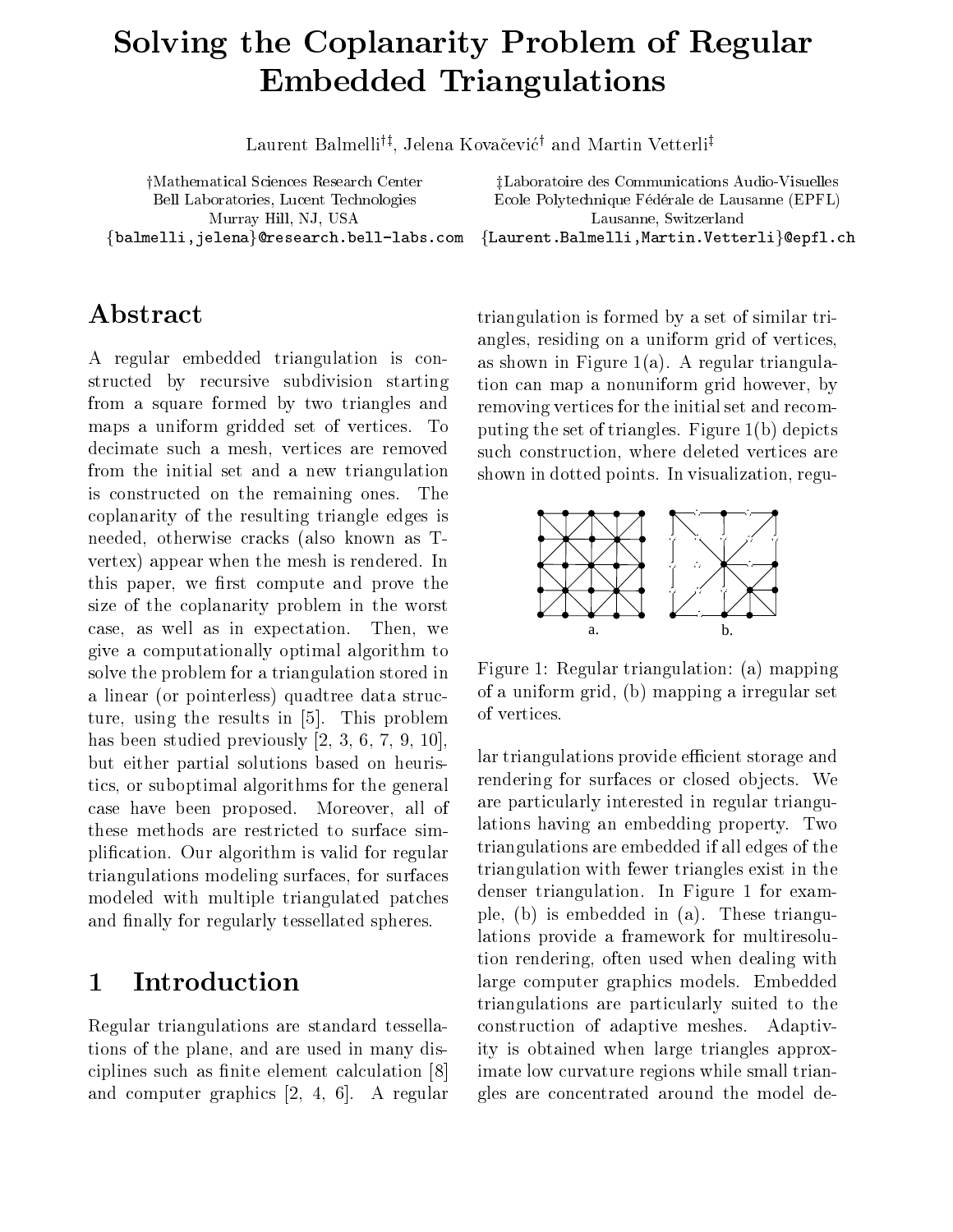tails. The construction of adaptive regular triangulations is obtained by removing ver tices from the initial set used to generate the full resolution model. This operation is correctly carried out only if all the edges in the resulting triangulation are coplanar. Coplanarity is required to ensure that no disconti nuities (or cracks) will appear when the model is rendered. Solving the *coplanarity problem* involves computing the set of the set of the set of the set of the set of the set of the set of the set of the of vertices to be removed along with a desired one in order to avoid discontinuities in the tri angulation. It is also important to be able to compute the "true" cost of removing a vertex, or equivalently of merging two triangles. For example, in the simplification algorithm presented in the computer we computer we computer we computer we computer we computer we computer we computer w those vertices to be removed as well, which is equivalent to solving the coplanarity problem

The paper is organized as follows: we introduce the class of regular embedded trian gulations and their construction. Then, we explain the coplanarity problem and compute its size in the worst case as well as in expecta tion. We store the triangulation using a linear (or pointerless) quadtree, and use the results in  $\mathcal{L}$  is constructed to the solving theorem solving the solving theorem solving the solving theorem solving the solving theorem solving the solving theorem solving the solving term of  $\mathcal{L}$ problem in minimal computational time

### 2 Regular Triangulations

Consider a set of vertices  $V$  defined as

$$
V = \{ z = z[x, y] \mid [x, y] \in \Omega \subset \mathbb{N}^2 \}.
$$

This set can be obtained by sampling a bivariate function  $f(x, y)$ , and then parameterizing the resulting sequence on the integer grid It can also be obtained by discrete measure ments. A regular embedded triangulation for the set  $V$  is constructed as follows: we start with the initial four corners and an edge con necting two opposite corners (see Figure 2a). At each subdivision step, denoted  $l$ , new vertices are inserted at each triangle hypothenuse midpoint. Note that, in Figure 2, only the triangulations (a),  $(c)$  and (e) reside on a uniform grid of vertices Assuming that each necessary

vertex at a particular step is labeled with the step number  $l$ , then the *subdivision process* induces a natural hierarchy in the gridded set In order to conserve the embedding property



Figure 2: Subdivision process yielding an embedded set of triangulations

it is important that the vertex used to split a particular triangle is used to recover the same triangle when removed. We illustrate the hierarchy induced by the subdivision pro cess on the gridded set of vertices by splitting the regular grid into the so-called *quincunx* and *cartesian* grids (Figure 3a and 3b). The numbers next to a vertex in the grid indicate at which step of the subdivision process this vertex is inserted. Note that the four vertices at the corners of the grid, forming the two initial triangles, cannot be removed. The grids are actually similar; the quincunx one is just a rotation of the cartesian one by  $\frac{1}{4}$ . Their superposition results in a uniform gridFigure  $3c$ ).



Figure 3: a. Quincunx grid. b. cartesian grid. c. Superposition of both grids. In a. and b. the label next to each vertex corresponds to the step number at which the vertex is in serted during the subdivision process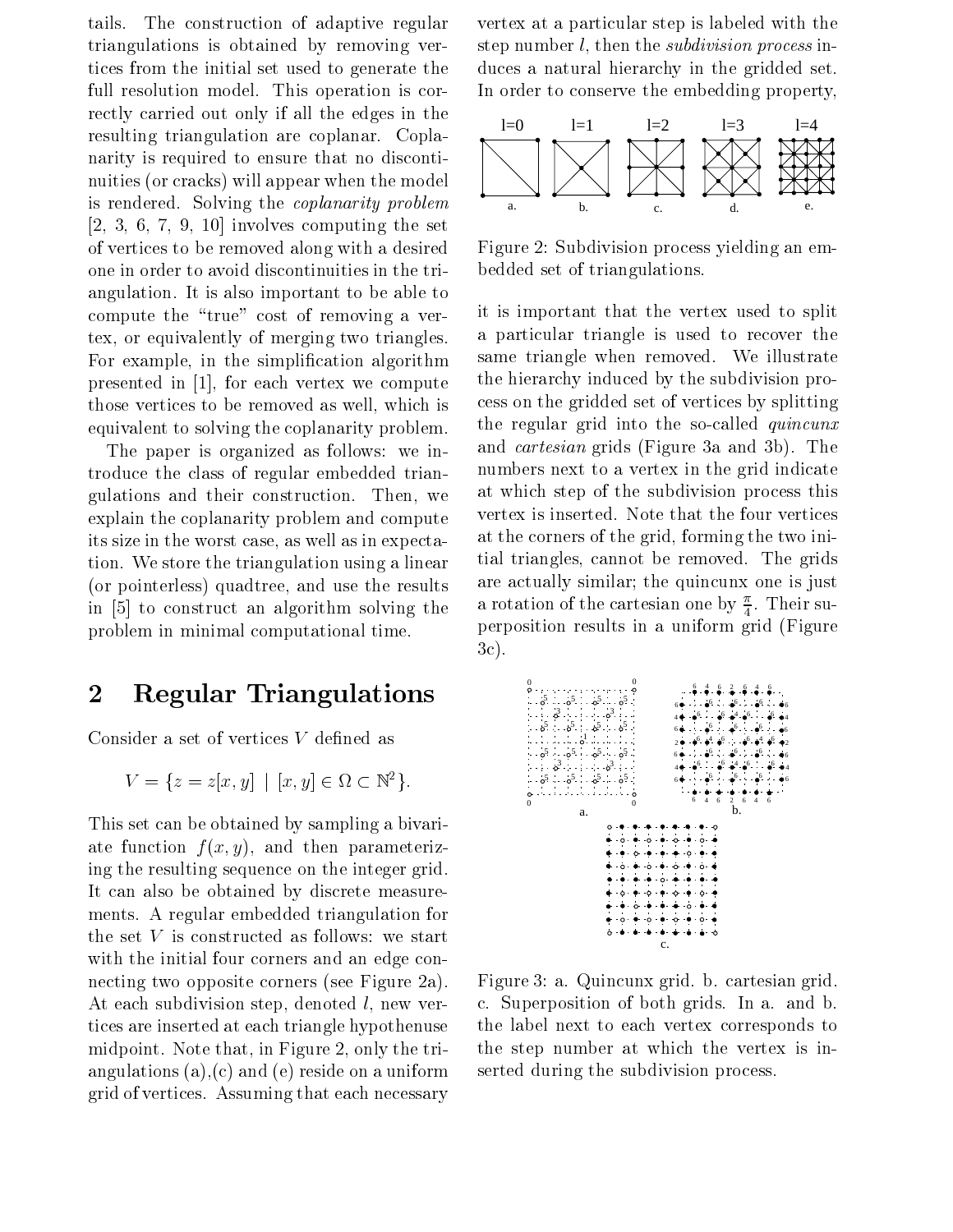### 3 The Coplanarity Prob lem

Assume a uniform gridded data set of size  $N \times N$  with  $N = 2^{\alpha} + 1$ . In the full triangulation obtained at the end of the subdivision process (see for example Figure 2e), pairs of triangles share the same hypotenuse, thus a common midpoint. Removing the midpoint vertex implies merging all triangles attached to it, since otherwise, the removal would induce a shape discontinuity in the rendered structure. Consider the simple example of Figure 4, where the vertex labeled A is considered for removal. The triangles  $\tau_i$  with i must be merged jointly in the tri angulation in order to avoid a surface crack (Figure 4b). The removal of an arbitrary ver-



Figure 4: Surface Crack (T-Vertex).

tex in an embedded triangulation may induce an additional series of simplifications (see Figure 5). This problem, known as the  $copla$ narity problem implies solving a set of con straints for a particular vertex removal. The coplanarity problem for regular triangulations is well-known and has been explored in the assemble and the automatic contract of the contract of  $\Delta$  and thors use a data structure called active border see Section and an algorithm to an algorithm to an algorithm to an algorithm to an algorithm to an algorithm t traverse the entire triangulation in order to solve the coplanarity problem in the coplanarity problem In the coplanarity problem In the coplanarity problem in the coplanarity problem in the coplanarity problem in the coplanarity problem in the coplanarity problem in authors give algorithms based on a quadtree structure and solve some particular cases of the problem in the authors use a health in the second and the authors are also assumed and the authors are also tic approach to avoid cracks when splitting or merging pairs of triangles. More recently, a quadtree structure using pointers as well as an algorithm to solve the coplanarity problem with a computational complexity linear in the

size of the tree was proposed in the tree was proposed in the tree was proposed in the tree was proposed in the nately, the authors neither give an analysis of the algorithm nor prove their result. Moreover, the algorithm is suboptimal since we will show that, in expectation, the complexity of the problem does not depend on the tree size Finally, our data structure does not require any pointer or any explicit index for the tree nodes and is then more efficient in memory.

 $\frac{i}{\hbar}$  the resulting triangulation are coplanar (Fig-We now describe the coplanarity problem and compute its size. The example in Figure illustrates the constraints induced by the re moval of an arbitrary vertex (labeled A). Once removed, additional vertices must be removed at the same time. Thereafter, the edges in  $ure 5b)$ .



Figure 5: (a) Removal of the vertex A (the resulting triangulation is not coplanar).  $(b)$ Coplanar triangulation

The above example illustrates the resolu tion of constraints on a bounded surface. For a sufficiently large triangulation, if the removed vertex is located near the boundaries the set of vertices to remove is expected to be smaller than for a vertex (having the same label  $l$ ) located in the middle of the triangulation. If no more vertices need to be removed because of the boundary, we say that the *spread* (of constraints) is not complete (see for example Figure 5b). Figure 6 depicts an example of a complete spread. The number of triangles contained in the spread is propor tional to the size of the initial triangle merged The set of all the triangles that need to be merged at the same time as the desired trian gle is called the merging domain of this trian gle. Thus, the merging domain is related to the vertex used to split a particular triangle during the subdivision process. Consider the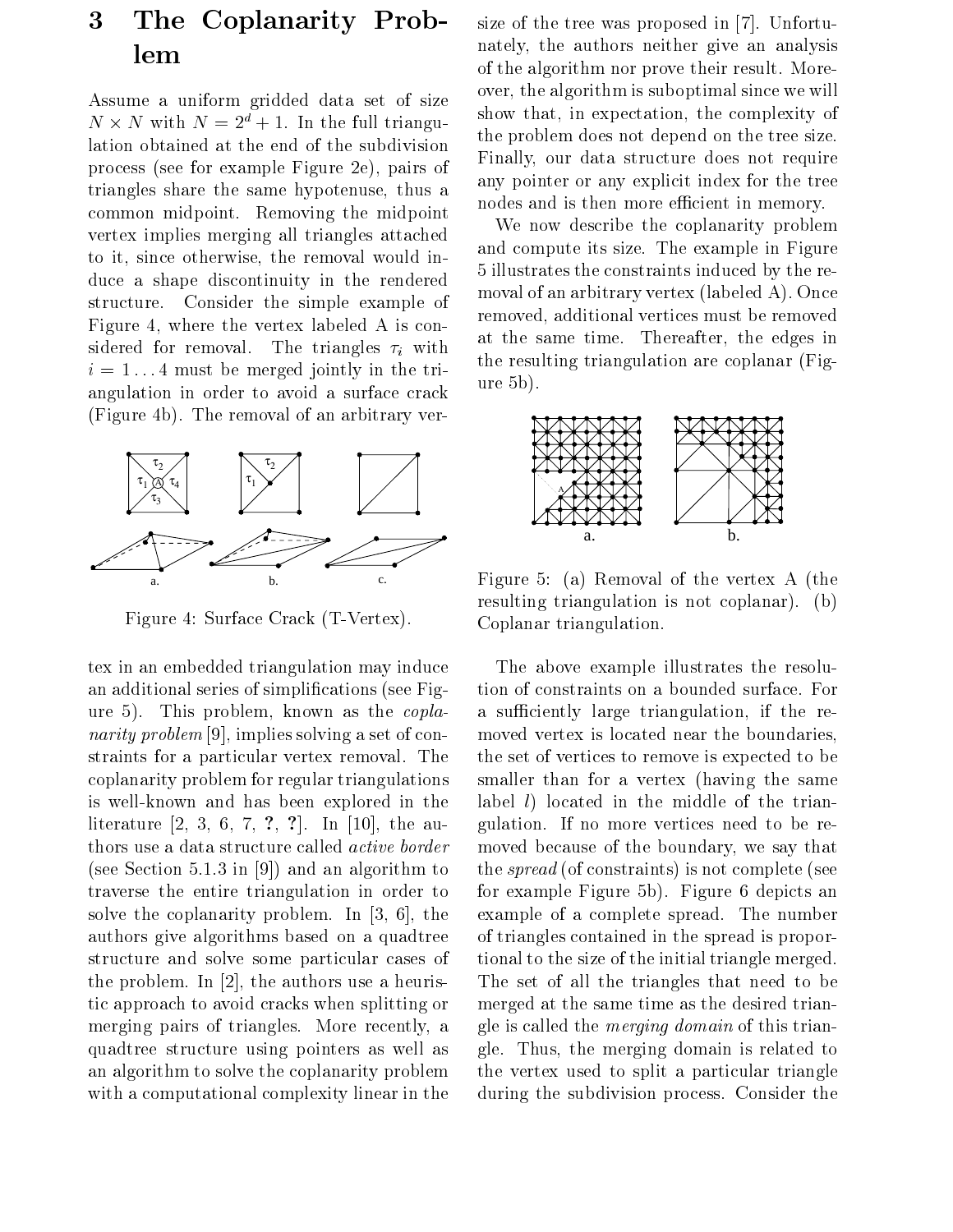

Figure Complete spread of triangulation constraints

case depicted in Figure 7, where a triangulation is modeled with multiple patches- In the figure, 9 patches of size  $17 \times 17$  (thick lines) are used to generate the model. In this example, the central patch is completely merged main. after the removal of the unique vertex labeled l on the cartesian grid As a result the merging domain spreads to the  $8$  neighbors patches. To determine the size of the



Figure 7: Spreading of the merging domain through triangulated patches

problem, we need to count the number of triangles in the merging domain. We first compute the size for  $i$  spreading steps (in Figure  $6, i = 8$ ). Note that the merging domain corresponding to a vertex of the quincunx grid is similar to the one in Figure 6 with a rotation of  $\frac{1}{4}$  or  $-\frac{1}{4}$ . To compute the size of w

the complete merging domain, we construct a tree scaffolding for the triangulation such that each triangle corresponds to a tree node as depicted in Figure Computing the size of the merging domain is then equivalent to evaluating the number of tree nodes. Starting



Figure 8: Scaffolding of a triangle merging do-

at the tree node 4 in Figure 8, we can see that the subtree rooted at this node is balanced until nodes  $16,17,18$  and 19. Afterwards, the branches become unbalanced. We give below the merging domain size for  $i$  spreading steps and prove the equations in the Appendix

Proposition -- Merging Domain Size We denote by  $m(i)$  the size of the complete merging domain for  $i$  spreading steps. It is given by

$$
m(i) = \begin{cases} 2^{i+1} - 2 & 1 \le i \le 4, \\ 32(2^{i-\lfloor \frac{i-4}{2} \rfloor - 4} + \\ 3 \cdot 2^{\lfloor \frac{i-4}{2} \rfloor - 1}) - \\ 8i - 18 & i > 4. \end{cases}
$$
(1)

In the merging domain of Figure  $6$ , the merging domain spreads completely in eight steps; it thus contains

$$
32(2^{8-\lfloor \frac{8-4}{2} \rfloor-4} + 3 \cdot 2^{\lfloor \frac{8-4}{2} \rfloor-1}) - 8 \cdot 8 - 18 = 238
$$
 triangles.

We now express  $i$  as a function of the total number of triangles, denoted  $n$ , and the index

<sup>&</sup>lt;sup>1</sup>For example, when only part of the data is available, or the data is simply too large to be modeled with a unique triangulation.

<sup>&</sup>lt;sup>2</sup>A tree is balanced when each nonleaf node has exactly two children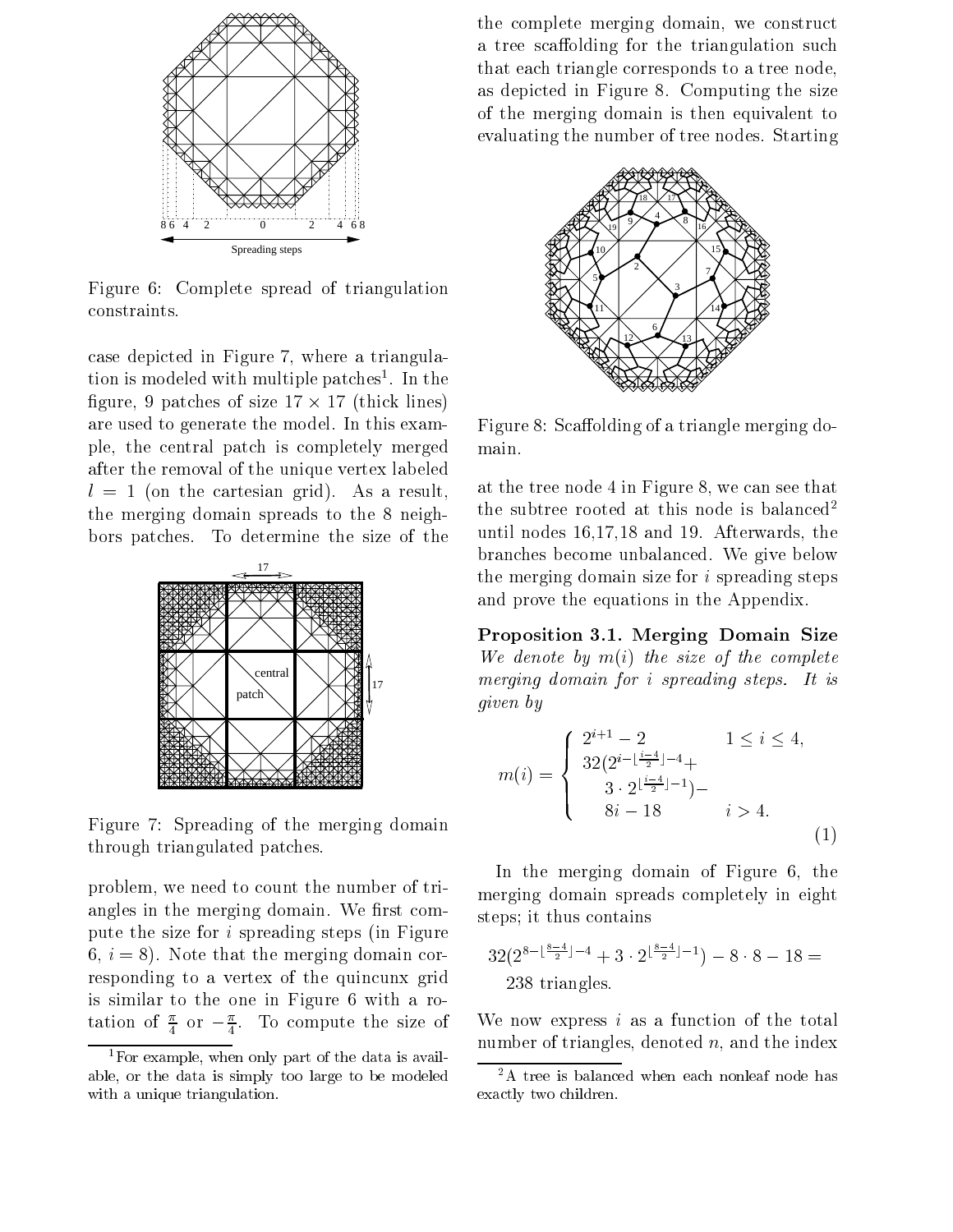l labeling the steps of the subdivision process As seen previously, an embedded triangulation can only be constructed on an  $N \times N$ grid with  $N = 2^d + 1$ , and that the grid contains  $n = 2 \cdot 4$  triangles. Moreover, *t* satisfies we  $0 < l < 2d + 1$ . We can therefore compute  $m(i, n)$  with  $i - 2 \log_4 n - i$ .

$$
m(l,n) = \begin{cases} 2^{1-l}n - 2 & 1 \le i \le 4, \\ 32(2^{-(l+4)}n \cdot c(l,n)^{-1} + \\ 3 \cdot c(l,n) - \\ 16(\log_4 n - \frac{l}{2}) - 18 & i > 4, \\ (2) & \text{vertex} \end{cases}
$$

where  $l > 0$ ,  $n \equiv 2 \cdot 4$ ,  $d > 0$  and  $c(l, n) \equiv$  and votal  $2^{\lfloor \log_4 n - \frac{1}{2} \rfloor}$ . We first compute the problem in cally the worst case (depicted in Figure 7), namely when removing the unique vertex labeled  $l =$  We assume therefore that for each vertex  $l$ , the merging domain is complete, and therefore that  $l \leq k \Rightarrow m(l, n) > m(k, n)$ . For a bounded surface, this equation is likely to be true for any l, k such that  $0 \lt l \lt k$ . This case is simply obtained by replacing  $l = 1$  in  $(2)$ 

$$
m(1, n) = \begin{cases} n-2 & 1 \le i \le 4, \text{ with } \\ n \cdot c(n)^{-1} + 48 \cdot c(n) - & \text{ the } \\ 16 \log_4 n - 26 & i > 4, \text{ the } \\ (3) & \text{pr.} \end{cases}
$$

where  $n = 2 \cdot 4^a$ ,  $d > 0$  and  $c(n) = 2^{\lfloor \log_4 n - \frac{1}{2} \rfloor}$ .  $E_{\mathcal{D}}$ We need now to bound the term  $c(n)$  to derive the problem complexity, thus

$$
\frac{1}{8}\sqrt{\frac{n}{2}} \le c(n) \le \frac{1}{4}\sqrt{\frac{n}{2}}.\tag{4}
$$

We can now lower bound  $(3)$  to obtain:

$$
m(1, n) \ge 4\sqrt{n} + 3\sqrt{2}\sqrt{n} - 16\log_4 n - 26,
$$
  
\n
$$
\approx 8.24\sqrt{n} - 16\log_4 n - 26,
$$
 (5)  
\n
$$
\in \Omega(\sqrt{n}).
$$

Similarly, we upper bound  $(3)$ :

$$
m(1, n) \le 2^{\frac{7}{2}} \sqrt{n} + 6\sqrt{2}\sqrt{n} - 16 \log_4 n - 26,
$$
  
\n
$$
\approx 19.79\sqrt{n} - 16 \log_4 n - 26,
$$
   
\n
$$
\in O(\sqrt{n}).
$$
 (6)

N plexity  $\Theta(\sqrt{n}).$ With  $(5)$  and  $(6)$ , we have shown that, in the worst case, the coplanarity problem has com-

> To compute the complexity in expectation we use the following observations: the embedding property implies that for  $i \geq 0$

$$
m(2^{i+1} - 1, n) = m(1, \frac{n}{4^i}), \tag{7}
$$

$$
m(2^{i+1}, n) = m(2, \frac{n}{4^i}), \tag{8}
$$

 $\lambda = 1$ where  $(7)$  refers to the merging domain of a vertex of the cartesian grid while  $(8)$  refers to the one of the quinculated grid More of the  $\sim$ the total number of triangles  $n$  is asymptotically twice that the number of elevation  $N^-,$ as shown below

$$
\lim_{d \to \infty} \frac{n}{N^2} = \lim_{d \to \infty} \frac{2 \cdot 4^d}{(2^d + 1)^2},
$$
\n
$$
\lim_{d \to \infty} \frac{2 \cdot 4^d}{4^d + 2^{d+1} + 1} = 2.
$$
\n(9)

 $n-2$  and  $1 \leq i \leq 4$ , which is true for  $i >> 0$ . The number of ver- $\mathbf{1}$ Therefore  $n/2$  is a good limit value for the number of vertices. We use the approximation  $4$   $^{\circ}$  for the number of vertices of the quincunx grid at step  $l = 2i$  of the subdivision process, tices of the cartesian grid is  $4^i$ . Finally, recall that  $d = log_4(n) - 1/2$ . The complexity of the problem in expectation is then

$$
Em(n) = \frac{2}{n} \left( \sum_{i=0}^{d-1} 4^{i} m(1, \frac{n}{4^{i}}) + \sum_{i=0}^{d-1} 4^{i+1} m(2, \frac{n}{4^{i}}) \right),
$$
  
\n
$$
= \frac{2}{n} \left( \sum_{i=0}^{d-1} 4^{i} \Theta\left(\sqrt{\frac{n}{4^{i}}}\right) + \sum_{i=0}^{d-1} 4^{i+1} \Theta\left(\sqrt{\frac{n}{4^{i}}}\right) \right),
$$
  
\n
$$
= \frac{2}{n} \left( \sum_{i=0}^{d-1} 4^{i} c_1 \cdot \sqrt{\frac{n}{4^{i}}} + \sum_{i=0}^{d-1} 4^{i+1} c_2 \cdot \sqrt{\frac{n}{4^{i}}}\right),
$$
  
\n
$$
= \frac{2^{d+\frac{3}{2}}}{n} (c_1 + 4c_2) \sum_{i=0}^{d-1} 4^{\frac{i}{2}},
$$
  
\n
$$
= \frac{(c_1 + 4c_2)}{n} \underbrace{2^{d+\frac{3}{2}} (2^d - 1)}_{(*)}.
$$
  
\n(10)

Finally, we need to compute the order of the term  $(\star)$ 

$$
2^{d+\frac{3}{2}}(2^d - 1) = \sqrt{2}n - 2\sqrt{n} \in \Theta(n), \quad (11)
$$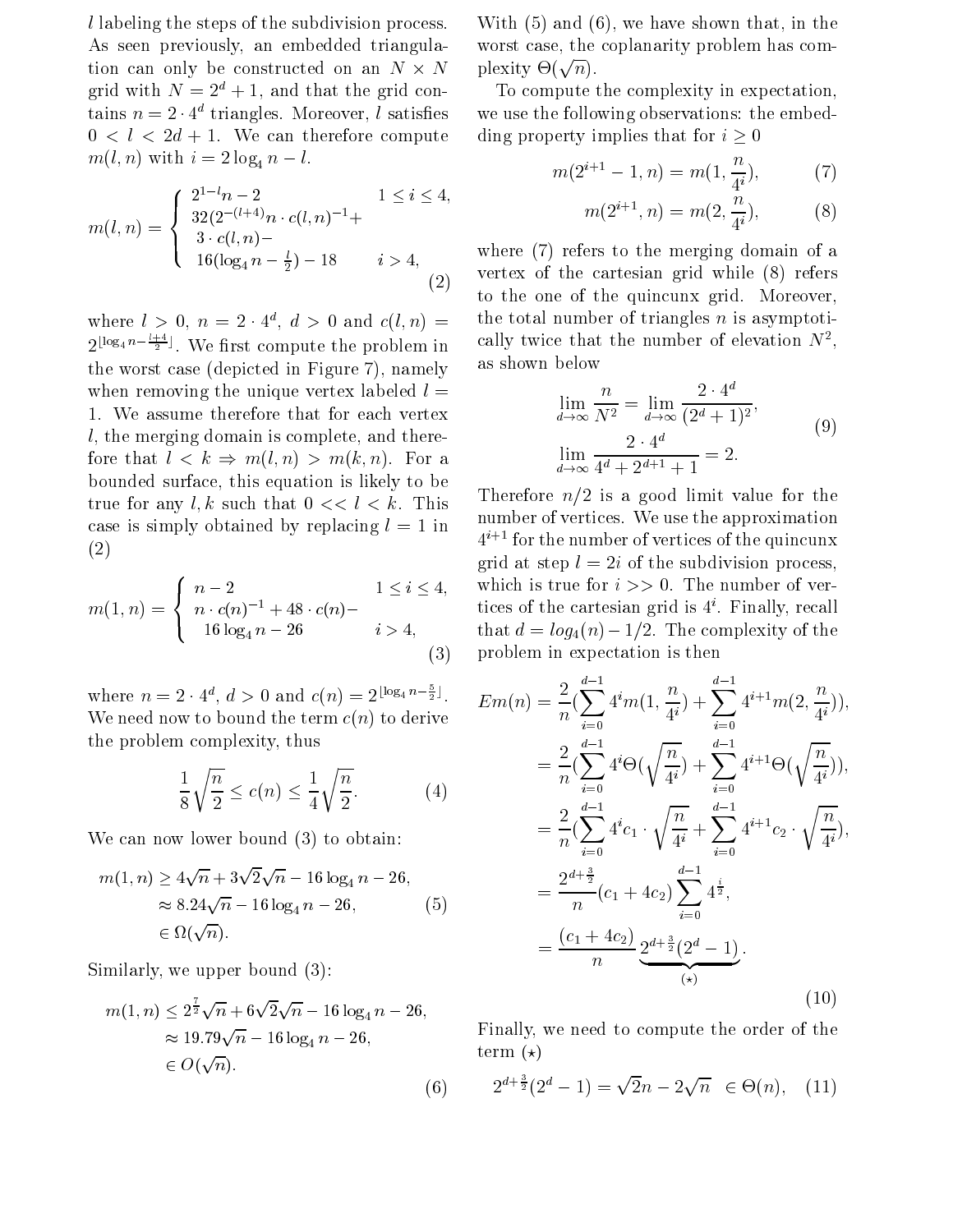yielding

$$
Em(n) = \frac{\Theta(n)}{n},
$$
  
\n
$$
\in \Theta(c).
$$
 
$$
(12)
$$
 
$$
Sum\n\n
$$
W_0
$$
$$

which proves that the coplanarity problem has constant size in expectation. We conclude with the following proposition:

### $\bf{1}$  reposition  $\bf{0}$ .  $\bf{2}$ . bize of the Coplanarity Problem

The coplanarity problem for a regular embed ded triangulation of size n has size  $\Theta(\sqrt{n})$  in the worst case and constant size  $\Theta(c)$  in expectation

#### Optimal Algorithm 4

Assume that the triangulation is stored us ing a quadtree, as depicted in Figure 9. Each quadtree node contains a subset of the trian gulation To each nonleaf node corresponds all the triangles contained in its subtree. In



Figure 9: a. Embedded regular triangulation. b. Corresponding quadtree.

we gave a method to traverse such a method to traverse such a method to traverse such a method to travel  $\alpha$ quadtree in constant time. We use this result to build a computationally optimal algorithm to solve the coplanarity problem. Such algorithm has a computational complexity of the order of magnitude equal to the size of the problem. In the previous section, We computed the size of the coplanarity problem. We explain now how to build an algorithm visit ing only and exactly once the nodes of the quadtree containing triangles of the merging domain

The basic idea of the algorithm relies on "sweeping" the surface of the merging

 $\alpha$ ,  $\alpha$  edges are coplanar. Our algorithm applies domain, starting from the central block, corresponding to node  $p$  in Figure 10(a). Since the sweeping of the merging domain surface can be done in an arbitrary order we do not state a specific algorithm here. In Figure 10(b), we show a possible way to traverse a region of the merging domain The indices in the figure correspond to the nodes in Figure 8. In Figure 11, we present an example of decimated regular embedded triangulation. The algorithm insures that, after decimation, all triangle to alle to all constructions described in all  $\mathcal{O}(n)$  constructions in  $\mathcal{O}(n)$ to triangulations constructed with multiple patches (like in Figure 7) and to tessellated spheres obtained by projecting the vertices of an octahedron (like in Figure 12). We provide



Figure 10: Illustration of the algorithm. a. Starting at node  $p$ , the algorithm traverses the surface. b. An example of node traversal.

a Java applet illustrating the algorithm at epile van met volken verleden van de verlooi van d as well as code in C and Java

## Appendix

**I** TOOI OF **I** TO **prove** (1), we need to find equations describing the unbalancing of the tree in Figure 8. The tree in Figure 8 is balanced up to the fourth subdivision step (that is, from node  $2$  to node  $18$ ). A portion of the same tree is shown in Figure 13, where the gray region denotes the unbalanced part. The indices in the figure match the ones in Figure 8. Level 5 in the tree is the first level where the tree is unbalanced. Define  $j = i - 4$  for  $i > 4$ . Observe that at level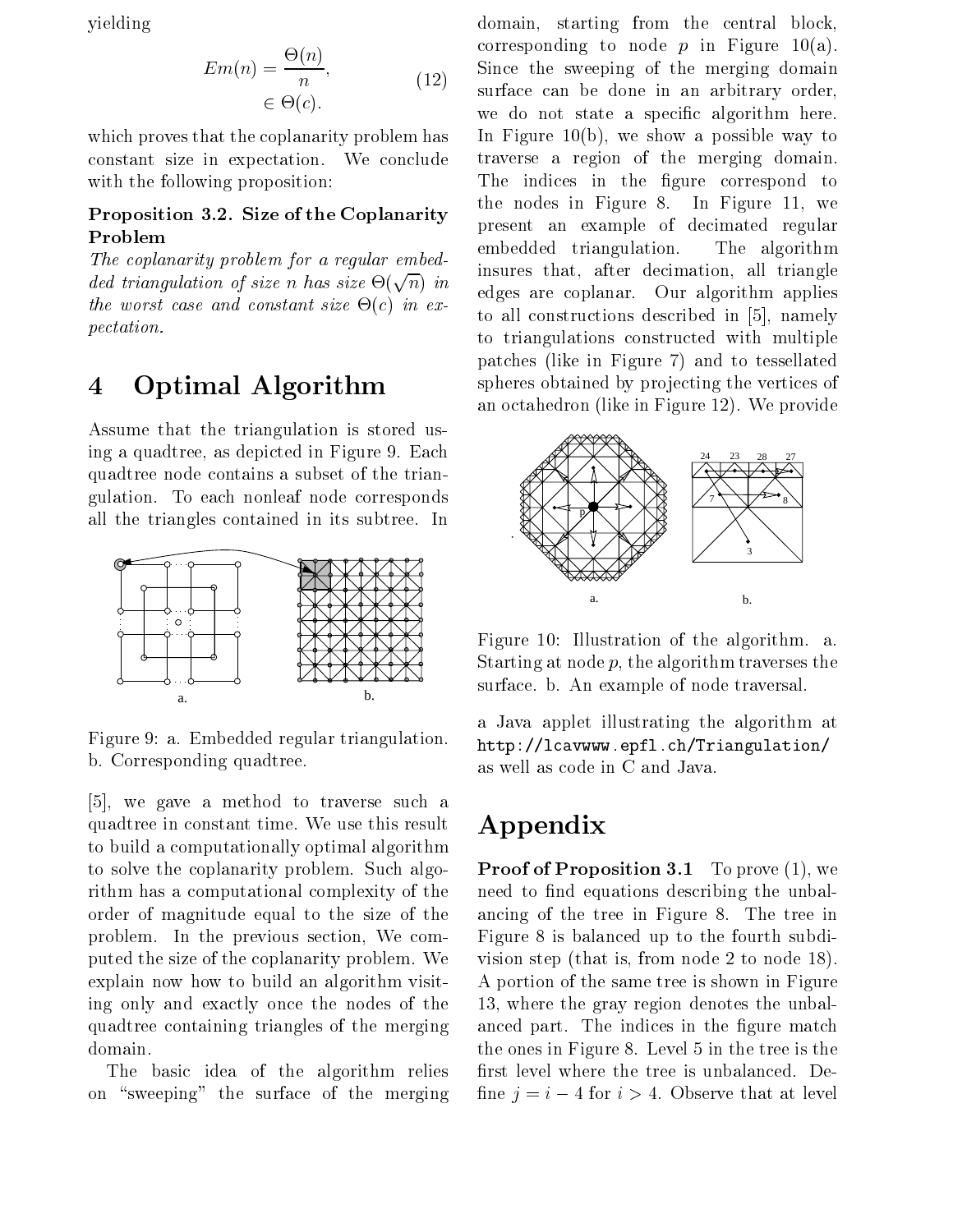

Figure 11: Wireframe representation of a decimated embedded regular triangulation. The data set used is a digital elevation model of the mount Matterhorn in Switzerland



Figure 12: (a)-(d): Regularly tessellated octahedron

 $2j-1$  with  $j > 0$ , we have  $2^{j}$  nodes with both children and  $2^{j+1} = 2$  nodes with one single child. Moreover, for every level  $2j$  with  $j > 0$ , there are <sup>j</sup>- nodes with both children and also  $z^{\mu}$  =  $z$  nodes with one single child. We compute two separate sums, one for the odd indices, denoted by  $o(p)$ , and one for the even j indices denoted by eq to count the total number of nodes. Note that  $p$  and  $q$  denote the number of odd and even indices, respectively

$$
o(p) = \sum_{j=1}^{p} (2^{j+1} + 2^{j+1} - 2),
$$
  
 
$$
= \sum_{j=1}^{p} (2^{j+2} - 2),
$$
  
 
$$
= 4(2^{p+1} - 2) - 2p,
$$
  
 
$$
= 2^{p+3} - 2p - 8.
$$



Figure 13: Portion of the tree scaffolding the merging domain in Figure

$$
e(q) = \sum_{j=1}^{q} (2^{j+2} + 2^{j+1} - 2),
$$
  
=  $4 \sum_{j=1}^{q} 2^j + 2(\sum_{j=1}^{q} 2^j - 1),$  (14)  
=  $4(2^{q+1} - 2) + 2(2^{q+1} - 2 - q),$   
=  $2^{q+3} + 2^{q+2} - 2q - 12.$ 

To select between  $(13)$  and  $(14)$  for an arbitrary index  $j$ , we define

$$
p = j - \lfloor \frac{j}{2} \rfloor \text{ and } q = \lfloor \frac{j}{2} \rfloor. \tag{15}
$$

We can now generate a single sum to count  $c(j)$ , the nodes in the unbalanced part of the tree, with

$$
c(j) = 2^{p+3} - 2p + 2^{q+3} + 2^{q+2} - 2q - 20,
$$
  
\n
$$
= 2^{j - \lfloor \frac{j}{2} \rfloor + 3} - 2(j - \lfloor \frac{j}{2} \rfloor) +
$$
  
\n
$$
2^{\lfloor \frac{j}{2} \rfloor + 3} + 2^{\lfloor \frac{j}{2} \rfloor + 2} - 2\lfloor \frac{j}{2} \rfloor - 20,
$$
  
\n
$$
= 8(2^{j - \lfloor \frac{j}{2} \rfloor} + 2^{\lfloor \frac{j}{2} \rfloor}) - 2j + 4 \cdot 2^{\lfloor \frac{j}{2} \rfloor} - 20,
$$
  
\n
$$
= 8(2^{j - \lfloor \frac{j}{2} \rfloor} + 3 \cdot 2^{\lfloor \frac{j}{2} \rfloor - 1}) - 2j - 20.
$$
  
\n(16)

Finally, the sum of nodes for the first balanced levels in the complete tree scaffolding is  $2^{\circ} - 2 = 30$ . Moreover, it has four unbalanced structures of size  $c(j)$ . Let i denote the tree levels along which the nodes are summed Since  $j = i - 4$ , for  $i > 4$ , we have that the total number of nodes, or equivalently the total number of triangles in the merging domain, is equal to

$$
m(n) = 32(2^{i - \lfloor \frac{i-4}{2} \rfloor - 4} + 3 \cdot 2^{\lfloor \frac{i-4}{2} \rfloor - 1}) - 8i - 18,
$$
\n(17)

which concludes the proof.  $\Diamond$